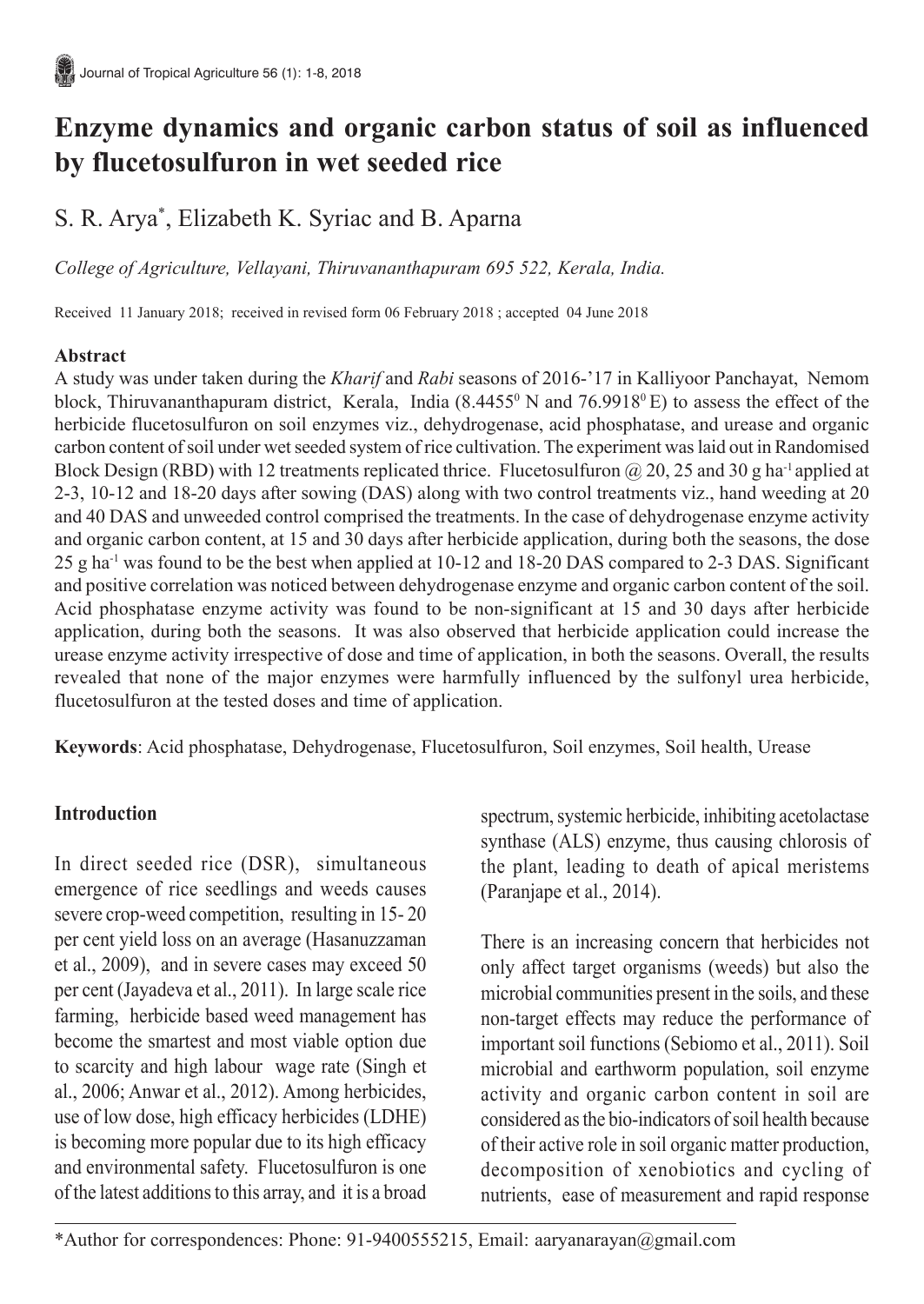to management practices (Raj and Syriac, 2017). According to Gianfreda and Bollang (1996), soil enzyme activities may be affected directly or indirectly by natural and anthropogenic factors. Herbicides are one of the major anthropogenic factors introduced into the soil component pools and are expected to affect the catalytic efficiency and comportment of soil enzymes, which contribute to total biological activity of the soil-plant environment under different situations (Dick, 1997). With this background, the present study was carried out to find out the effect of the sulfonyl urea herbicide, flucetosulfuron on soil enzymes viz., dehydrogenase, acid phosphatase, urease and soil organic carbon, for getting a better understanding of the effect of the herbicide on soil health.

#### **Materials and Methods**

Field experiments were conducted during *Kharif* and *Rabi* seasons of 2016-'17 in Kalliyoor Panchayat, Nemom block, Thiruvananthapuram district, Kerala, India  $(8.4455^{\circ} N$  and  $76.9918^{\circ} E$  at an altitude of 29 m above MSL). The experimental area experienced a warm, humid, tropical climate. The soil was Typic haplaustalf under the order *Alfisols.* The experiment was laid out in RBD with 12 treatments replicated thrice viz.*,*  $T_1$ : Flucetosulfuron @ 20 g ha<sup>-1</sup> at 2-3 DAS,  $T_2$ : Flucetosulfuron @ 25 g ha<sup>-1</sup> at 2-3 DAS,  $T_3$ : Flucetosulfuron @ 30 g ha<sup>-1</sup> at 2-3 DAS,  $T_4$ : Flucetosulfuron @ 20 g ha<sup>-1</sup> at 10-12 DAS,  $T_5$ : Flucetosulfuron @ 25 g ha<sup>-1</sup> at 10-12 DAS,  $T_6$ : Flucetosulfuron @ 30 g ha<sup>-1</sup> at 10-12 DAS,  $T_7$ : Flucetosulfuron @ 20 g ha<sup>-1</sup> at 18-20 DAS,  $T<sub>8</sub>$ : Flucetosulfuron @ 25 g ha<sup>-1</sup> at 18-20 DAS,  $T_9$ : Flucetosulfuron @ 30 g ha<sup>-1</sup> at18-20 DAS,  $T_{10}$ : Bispyribac sodium @ 25 g ha<sup>-1</sup> at 15 DAS,  $T_{11}$ : Hand weeding at 20 and 40 DAS and  $T_{12}$ : Unweeded control. Short duration rice variety Kanchana (PTB 50) was selected as the test crop which was released from Regional Agricultural Research Station, Pattambi, Kerala. The size of the experimental plot was 5 m x 4 m (gross) and 4.7 m x 3.7 m (net). Herbicides were applied on to the

surface of soil using knapsack sprayer with flood jet nozzle (spray volume  $500$  L ha<sup>-1</sup>). The crop was fertilized with  $70:35:35$  kg ha<sup>-1</sup> N, P and K, with one third N and K and half P applied at 15 DAS, one third N and K and half P applied at 35 DAS, and remaining one third N and K applied at 55 DAS. Basal dose of organic manure was supplied with well decomposed farm yard manure (FYM) with an analytical value of 0.49, 0.2, and 0.46 per cent N,  $P_2O_5$  and  $K_2O$  respectively. At the time of sowing a thin film of water was maintained in the field which was gradually increased to 5 cm at tillering and maintained till 2 weeks before harvest. Just before herbicide application, the field was drained, and reflooded 48 hours after application. Soil samples were taken just before herbicide application and at 15 and 30 days after herbicide application, at a depth of 15 cm, using soil auger. Dehydrogenase activity was measured using the methodology suggested by Casida et al. (1964) *i.e.,* reduction of 2,3,5-triphenyltetrazoliumchloride (TTC) to redcoloured triphenylformazon (TPF), which was determined spectrophotometrically. To estimate acid phosphatase activity, soil was incubated with buffered (pH 6.5) para nitrophenyl phosphate tetrahydrate, and para nitrophenol released was determined and expressed as explained by Evasi and Tabatabai (1977). Urease activity of soil was determined by the method described by Watts and Crisp (1954) and was expressed as µg urea hydrolyzed g<sup>-1</sup> soil h<sup>-1</sup>. Rapid titration method (Walkley and Black, 1934) was used for the estimation of soil organic carbon. The data generated from the experiment were statistically analysed using analysis of variance technique (ANOVA) of Randomized Block Design described by Cochran and Cox (1965).

#### **Results and Discussion**

*Soil dehydrogenase activity:* A perusal of data (Table 1) indicated that weed management practices significantly influenced the dehydrogenase enzyme activity. An increasing trend in the enzyme activity could be seen from just before herbicide application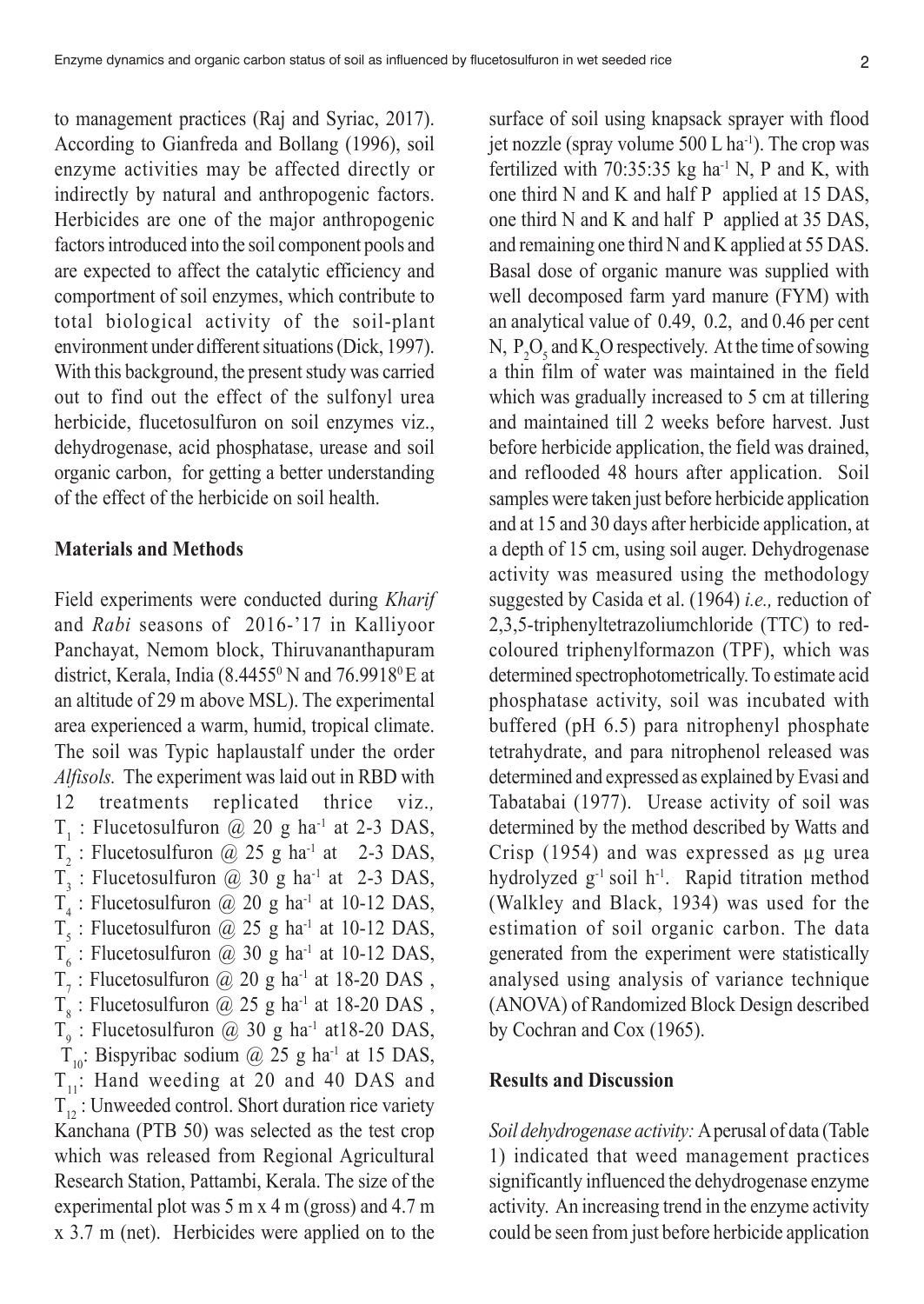| <i>lole 1</i> , Effect of weed management treatments on delly drogenase activity in son |                                                                               |               |             |             |                |        |  |
|-----------------------------------------------------------------------------------------|-------------------------------------------------------------------------------|---------------|-------------|-------------|----------------|--------|--|
| Treatments                                                                              | Dehydrogenase activity ( $\mu$ g TPF g <sup>-1</sup> soil 24h <sup>-1</sup> ) |               |             |             |                |        |  |
|                                                                                         |                                                                               | Kharif (2016) |             |             | Rabi (2016-17) |        |  |
|                                                                                         | <b>JBHA</b>                                                                   | 15            | 30          | <b>JBHA</b> | 15             | 30     |  |
|                                                                                         |                                                                               | <b>DAHA</b>   | <b>DAHA</b> |             | <b>DAHA</b>    | DAHA   |  |
| T <sub>1</sub> -flucetosulfuron $@$ 20 g ha <sup>-1</sup> at 2-3 DAS                    | 72.36                                                                         | 194.63        | 232.69      | 73.77       | 252.72         | 268.52 |  |
| T <sub>2</sub> - flucetosulfuron @ 25 g ha <sup>-1</sup><br>$\ddot{\phantom{0}}$        | 72.43                                                                         | 199.30        | 241.33      | 77.35       | 258.29         | 267.56 |  |
| $T_1$ - flucetosulfuron @ 30 g ha <sup>-1</sup><br>, 2                                  | 73.45                                                                         | 165.52        | 192.13      | 76.65       | 252.15         | 262.13 |  |
| $T_{4}$ - flucetosulfuron @ 20 g ha <sup>-1</sup> at 10-12 DAS                          | 72.75                                                                         | 242.48        | 281.32      | 76.58       | 286.95         | 287.91 |  |
| T <sub>s</sub> -flucetosulfuron @ 25 g ha <sup>-1</sup><br>$\ddot{\phantom{0}}$         | 71.80                                                                         | 296.23        | 290.66      | 74.34       | 294.95         | 299.68 |  |
| $T_c$ - flucetosulfuron @ 30 g ha <sup>-1</sup>                                         | 72.71                                                                         | 219.20        | 256.88      | 76.90       | 285.29         | 279.46 |  |
| $T7$ - flucetosulfuron @ 20 g ha <sup>-1</sup> at 18-20 DAS                             | 72.38                                                                         | 238.13        | 277.48      | 75.88       | 285.22         | 292.26 |  |
| $T_s$ - flucetosulfuron @ 25 g ha <sup>-1</sup><br>$\overline{\phantom{a}}$             | 71.54                                                                         | 297.00        | 276.78      | 77.10       | 297.70         | 291.05 |  |
| $T_{o}$ - flucetosulfuron @ 30 g ha <sup>-1</sup>                                       | 72.83                                                                         | 224.12        | 262.06      | 76.26       | 286.57         | 284.39 |  |
| $T_{10}$ -bispyribac sodium @ 25g ha <sup>-1</sup> at 15DAS                             | 72.18                                                                         | 220.60        | 258.99      | 75.56       | 280.68         | 271.85 |  |
| $T_{11}$ -hand weeding at 20 and 40 DAS                                                 | 72.94                                                                         | 198.27        | 280.61      | 77.29       | 286.95         | 289.32 |  |
| $T_{12}$ -unweeded control                                                              | 73.66                                                                         | 114.78        | 189.57      | 74.15       | 218.75         | 239.41 |  |
| $\text{SEm}(\pm)$                                                                       | 1.163                                                                         | 9.393         | 4.975       | 0.691       | 3.198          | 3.035  |  |

CD (0.005) NS 29.233 15.484 NS 9.954 9.445

*Table 1.* Effect of weed management treatments on dehydrogenase activity in soil

JBHA -Just before herbicide application; DAHA -Days after herbicide application; DAS -Days after sowing

to 30 days after herbicide application in both the crop seasons. Analysis of the data on dehydrogenase activity, just before herbicide application, revealed that there was no significant variation among the treatments, during both the crop seasons. Critical analysis of data with respect to dose of application revealed that at 15 and 30 days after herbicide application during *Rabi,* no significant variation was observed among the herbicide doses tested viz., 20, 25 and 30 g ha-1. Similar results that dehydrogenase activity was significantly stimulated by the application of herbicides have been reported by several investigators (Baruah and Mishra1986; Sireesha et al., 2012; Priya et al., 2017). However, during *Kharif,* at 15 days after herbicide application, significant variation in dehydrogenase enzyme activity was observed for the herbicide doses tested. The treatments  $T_8$  and  $T_5$  (25 g ha<sup>-1</sup>) were found to be on par and significantly superior to the other doses tested viz., 20 and 30 g ha<sup>-1</sup>. Similarly, at 30 days after herbicide application, dehydrogenase activity was significantly lower in plots with 30 g ha<sup>-1</sup> when sprayed at 2-3 days. Sireesha et al.  $(2012)$ reported that lower levels of herbicide application increased enzyme activity as compared to higher

dose of herbicide.

Regarding the time of application, at 15 days after herbicide application, the dehydrogenase enzyme activity was higher when flucetosulfuron was applied at 18-20 DAS or 10-12 DAS, during both the seasons. At 30 days after herbicide application, during both the seasons, higher dehydrogenase enzyme activity was recorded when flucetosulfuron was applied at 10-12 DAS. However, during *Kharif* season, application of flucetosulfuron at 10-12 DAS was found to be on par with its application at 18-20 DAS as well as with hand weeding at 20 and 40 DAS, whereas during *Rabi* season, application at 10-12 DAS was found to be on par with its application at 18-20 DAS only. On the contrary, application of flucetosulfuron at 2-3 DAS, irrespective of dose of application, recorded relatively lower dehydrogenase enzyme activity compared to its application at later stages of crop growth (10-12 and 18-20 DAS) during both the crop seasons, that too at both times of sampling. This might be due to the active crop growth at the later stages as compared to that at 2-3 DAS. The results corroborated the findings of Islam and Borthakur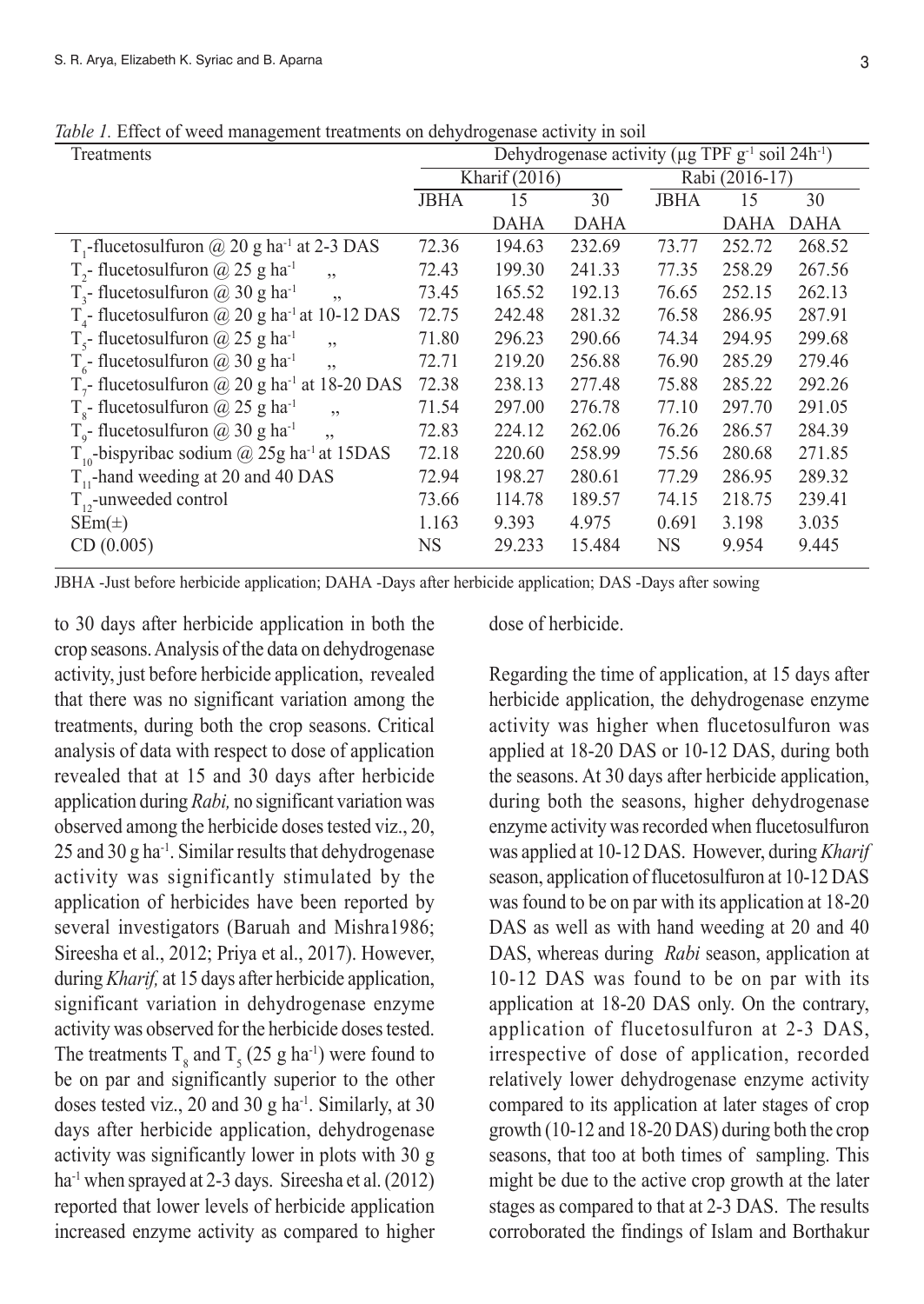Enzyme dynamics and organic carbon status of soil as influenced by flucetosulfuron in wet seeded rice

| <i>raole 2</i> , Effect of weed management treatments on grain yield and straw yield<br>Treatments |       | Grain yield (t ha <sup>-1</sup> ) | Straw yield $(t \text{ ha}^{-1})$ |                                                           |  |  |
|----------------------------------------------------------------------------------------------------|-------|-----------------------------------|-----------------------------------|-----------------------------------------------------------|--|--|
|                                                                                                    |       |                                   |                                   | Kharif (2016) Rabi (2016-17) Kharif (2016) Rabi (2016-17) |  |  |
| $T_1$ -flucetosulfuron @ 20 g ha <sup>-1</sup> at 2-3 DAS                                          | 5.63  | 7.53                              | 7.20                              | 8.07                                                      |  |  |
| T <sub>2</sub> - flucetosulfuron @ 25 g ha <sup>-1</sup><br>, 2                                    | 5.40  | 7.41                              | 8.20                              | 7.42                                                      |  |  |
| $T_3$ - flucetosulfuron @ 30 g ha <sup>-1</sup><br>$\ddot{\phantom{0}}$                            | 5.24  | 7.63                              | 8.00                              | 7.96                                                      |  |  |
| $T_{4}$ - flucetosulfuron @ 20 g ha <sup>-1</sup> at 10-12 DAS                                     | 7.33  | 8.94                              | 9.23                              | 7.56                                                      |  |  |
| T <sub>s</sub> -flucetosulfuron @ 25 g ha <sup>-1</sup><br>, 2                                     | 8.10  | 8.56                              | 8.13                              | 7.89                                                      |  |  |
| $T_{6}$ - flucetosulfuron @ 30 g ha <sup>-1</sup><br>, 2                                           | 7.44  | 8.57                              | 7.53                              | 7.46                                                      |  |  |
| $T_7$ - flucetosulfuron @ 20 g ha <sup>-1</sup> at 18-20 DAS                                       | 7.38  | 8.26                              | 8.57                              | 8.07                                                      |  |  |
| $T_s$ - flucetosulfuron @ 25 g ha <sup>-1</sup><br>, 2                                             | 6.98  | 8.21                              | 8.50                              | 8.68                                                      |  |  |
| $T_{\circ}$ - flucetosulfuron @ 30 g ha <sup>-1</sup><br>,,                                        | 6.77  | 8.47                              | 7.87                              | 7.74                                                      |  |  |
| $T_{10}$ -bispyribac sodium @25g ha <sup>-1</sup> at 15DAS                                         | 5.86  | 7.26                              | 9.17                              | 8.21                                                      |  |  |
| $T_{11}$ -hand weeding at 20 and 40 DAS                                                            | 7.95  | 8.52                              | 8.90                              | 8.18                                                      |  |  |
| $T_{12}$ -unweeded control                                                                         | 3.86  | 3.97                              | 7.90                              | 7.60                                                      |  |  |
| $SEm(\pm)$                                                                                         | 0.202 | 0.165                             | 0.510                             | 0.380                                                     |  |  |
| CD(0.05)                                                                                           | 0.630 | 0.513                             | <b>NS</b>                         | NS.                                                       |  |  |

*Table 2*. Effect of weed management treatments on grain yield and straw yield

DAS- Days after sowing

(2016) who reported that the soil dehydrogenase activity increases as crop growth advances and reaches peak value at the flowering stage of the crop. Unweeded control registered the lowest dehydrogenase enzyme activity in both the seasons, which is in agreement with the findings of Vandana et al. (2012). During *Kharif* 15 DAHA the best treatment ( $T_s$ ) recorded 61.35 per cent improvement in dehydrogenase activity as compared to unweeded control while during *Rabi,* percentage improvement in dehydrogenase activity was 26.35 per cent as compared to unweeded control. However, at 30 DAHA, compared to unweeded control the percentage increase was 34.78 and 20.11 per cent during *Kharif* and *Rabi* respectively in the case of  $T<sub>5</sub>$ , which recorded the highest dehydrogenase enzyme activity. Critical appraisal of the data revealed that application of herbicide at 10-12 and 18-20 DAS, during both the crop seasons, resulted in higher percentage increase in dehydrogenase enzyme content when compared to its application at 2-3 DAS.

### *Organic carbon (OC) content of soil:* Critical appraisal of the data

(Table 3) revealed that the weed management practices adopted in the present study significantly influenced the OC content in the soil. No significant variation was observed among weed management practices, just before herbicide application during both the crop seasons. The OC content was found to be increasing from just before herbicide application to 30 days after herbicide application, during both the crop seasons. Similar results were reported by Sebiomo et al. (2011), who obtained an increase in organic matter content from second to sixth week of herbicide treatment. Application of flucetosulfuron  $(a)$  25 g ha<sup>-1</sup> at 10-12 DAS resulted in higher OC content at 15 days after application, during both the crop seasons. At 30 days after herbicide application also flucetosulfuron applied  $(a)$  25 g ha<sup>-1</sup> at 10-12 DAS recorded higher OC content during *Kharif,* but during the *Rabi* season, its application  $\omega$  20 g ha<sup>-1</sup> at 10-12 DAS recorded higher OC content. In general, herbicide application resulted in increased OC content compared to unweeded control irrespective of doses and time of application of flucetosulfuron, and unweeded control recorded the lowest OC content during both the crop seasons. Corroboratory results were reported by Trimurthulu et al. (2015), for the herbicides pendimethalin, oxyfluorfen and pretilachlor and they opined that presence of herbicides in the rhizosphere of plant might have influenced the physiological activities of host plant root system leading to the release of more quanta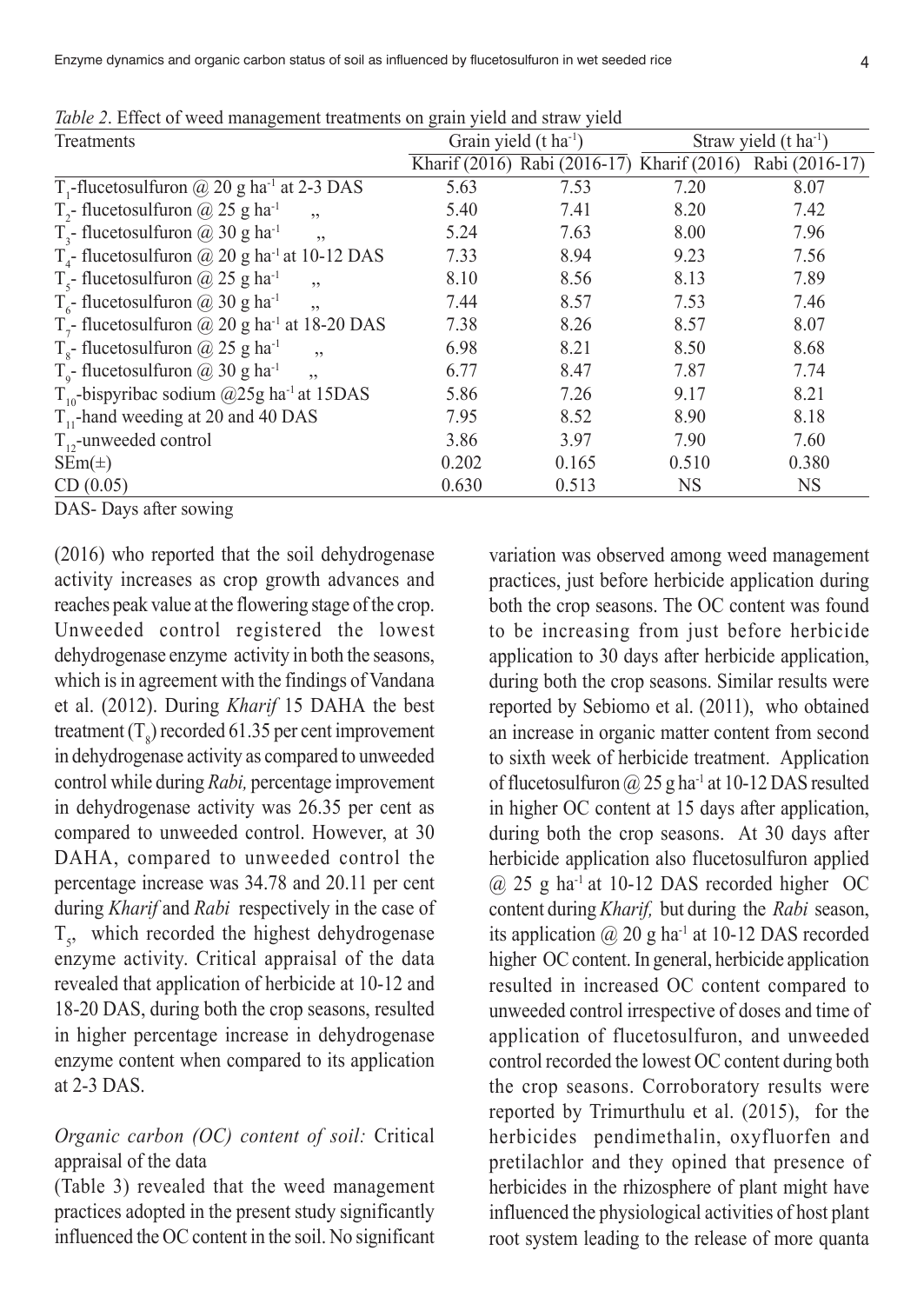| <i>Tuble 9</i> . Effect of weed management treatments on organic carbon content in son |                                           |       |                      |                |       |                      |  |
|----------------------------------------------------------------------------------------|-------------------------------------------|-------|----------------------|----------------|-------|----------------------|--|
| Treatments                                                                             | Organic carbon content in soil (per cent) |       |                      |                |       |                      |  |
|                                                                                        | Kharif $(2016)$                           |       |                      | Rabi (2016-17) |       |                      |  |
|                                                                                        |                                           |       | JBHA 15 DAHA 30 DAHA |                |       | JBHA 15 DAHA 30 DAHA |  |
| $T_1$ -flucetosulfuron @ 20 g ha <sup>-1</sup> at 2-3 DAS                              | 0.85                                      | 1.08  | 1.31                 | 0.88           | 1.11  | 1.37                 |  |
| T <sub>2</sub> -flucetosulfuron @ 25 g ha <sup>-1</sup><br>$\ddot{\phantom{0}}$        | 0.84                                      | 1.09  | 1.23                 | 0.88           | 1.17  | 1.51                 |  |
| T <sub>3</sub> - flucetosulfuron @ 30 g ha <sup>-1</sup><br>22                         | 0.84                                      | 1.05  | 1.20                 | 0.87           | 1.09  | 1.29                 |  |
| $T_{4}$ - flucetosulfuron @ 20 g ha <sup>-1</sup> at 10-12 DAS                         | 0.84                                      | 1.21  | 1.46                 | 0.90           | 1.27  | 1.55                 |  |
| T <sub>s</sub> -flucetosulfuron @ 25 g ha <sup>-1</sup><br>$\ddot{\phantom{0}}$        | 0.85                                      | 1.29  | 1.54                 | 0.90           | 1.36  | 1.53                 |  |
| $T_c$ - flucetosulfuron @ 30 g ha <sup>-1</sup><br>$\ddot{\phantom{0}}$                | 0.84                                      | 1.14  | 1.17                 | 0.89           | 1.13  | 1.47                 |  |
| $T7$ - flucetosulfuron @ 20 g ha <sup>-1</sup> at 18-20 DAS                            | 0.84                                      | 1.26  | 1.46                 | 0.89           | 1.17  | 1.38                 |  |
| $T_s$ - flucetosulfuron @ 25 g ha <sup>-1</sup><br>, 2                                 | 0.84                                      | 1.15  | 1.38                 | 0.89           | 1.16  | 1.46                 |  |
| $T_{\text{o}}$ - flucetosulfuron @ 30 g ha <sup>-1</sup><br>$\overline{\phantom{a}}$   | 0.85                                      | 1.13  | 1.21                 | 0.90           | 1.07  | 1.41                 |  |
| $T_{10}$ -bispyribac sodium @25g ha <sup>-1</sup> at 15DAS                             | 0.83                                      | 1.05  | 1.23                 | 0.89           | 1.16  | 1.37                 |  |
| $T_{11}$ -hand weeding at 20 and 40 DAS                                                | 0.85                                      | 1.16  | 1.25                 | 0.91           | 1.14  | 1.45                 |  |
| $T_{12}$ -unweeded control                                                             | 0.83                                      | 0.89  | 0.95                 | 0.88           | 0.91  | 0.91                 |  |
| $\text{SEm}(\pm)$                                                                      | 0.001                                     | 0.539 | 0.116                | 0.001          | 0.092 | 0.134                |  |
| CD(0.005)                                                                              | <b>NS</b>                                 | 0.191 | 0.257                | <b>NS</b>      | 0.203 | 0.295                |  |

*Table 3*. Effect of weed management treatments on organic carbon content in soil

JBHA – Just before herbicide application DAHA – Days after herbicide application DAS- Days after sowing

of exudates, thus indirectly resulting in higher organic carbon level in the rhizosphere.

*Correlation of soil organic carbon and dehydrogenase enzyme activity:*Correlation analysis of soil OC and dehydrogenase enzyme revealed

significant correlations between the variables assayed (12 pairs of observations were taken). At 15 days after herbicide application, OC was strongly related to dehydrogenase during *Kharif* (r=0.823, pd"0.0001) and *Rabi* (r=0.722, pd"0.0001) seasons (Fig 1 and 2 respectively). At 30 days after herbicide

*Table 4*. Effect of weed management treatments on acid phosphatase activity in soil

| Treatments                                                                  | Acid phosphatase activity (µg para nitro phenol g <sup>-1</sup> soil h <sup>-1</sup> ) |           |                |                |       |                      |
|-----------------------------------------------------------------------------|----------------------------------------------------------------------------------------|-----------|----------------|----------------|-------|----------------------|
|                                                                             | Kharif (2016)                                                                          |           |                | Rabi (2016-17) |       |                      |
|                                                                             | JBHA                                                                                   |           | 15 DAHA30 DAHA |                |       | JBHA 15 DAHA 30 DAHA |
| $T_1$ -flucetosulfuron @ 20 g ha <sup>-1</sup> at 2-3 DAS                   | 44.22                                                                                  | 30.18     | 31.94          | 34.78          | 31.21 | 33.85                |
| T <sub>2</sub> - flucetosulfuron @ 25 g ha <sup>-1</sup><br>, 2             | 42.45                                                                                  | 32.57     | 33.75          | 35.18          | 31.03 | 30.00                |
| $T_1$ - flucetosulfuron @ 30 g ha <sup>-1</sup><br>$\ddot{\phantom{0}}$     | 43.06                                                                                  | 30.88     | 31.48          | 41.45          | 31.45 | 33.06                |
| $T_{4}$ - flucetosulfuron @ 20 g ha <sup>-1</sup> at 10-12 DAS              | 44.04                                                                                  | 29.45     | 33.36          | 38.54          | 27.75 | 36.66                |
| T <sub>s</sub> -flucetosulfuron @ 25 g ha <sup>-1</sup><br>, 2              | 43.26                                                                                  | 31.24     | 37.33          | 44.69          | 28.72 | 43.00                |
| $T_{6}$ - flucetosulfuron @ 30 g ha <sup>-1</sup><br>,,                     | 43.30                                                                                  | 30.21     | 37.6           | 42.24          | 29.63 | 34.24                |
| $T7$ - flucetosulfuron @ 20 g ha <sup>-1</sup> at 18-20 DAS                 | 43.45                                                                                  | 29.30     | 33.00          | 40.99          | 25.54 | 35.36                |
| $T_s$ - flucetosulfuron @ 25 g ha <sup>-1</sup><br>$\overline{\phantom{a}}$ | 42.98                                                                                  | 32.88     | 34.36          | 44.05          | 33.36 | 38.06                |
| $T_{o}$ - flucetosulfuron @ 30 g ha <sup>-1</sup>                           | 43.69                                                                                  | 26.30     | 36.03          | 41.36          | 30.45 | 37.75                |
| $T_{10}$ -bispyribac sodium @25g ha <sup>-1</sup> at 15DAS                  | 42.73                                                                                  | 31.12     | 34.18          | 39.33          | 28.33 | 35.33                |
| $T_{11}$ -hand weeding at 20 and 40 DAS                                     | 42.51                                                                                  | 29.42     | 38.12          | 42.75          | 32.12 | 41.03                |
| $T_{12}$ -unweeded control                                                  | 43.26                                                                                  | 30.82     | 41.06          | 43.66          | 28.42 | 38.72                |
| $SEm(\pm)$                                                                  | 0.911                                                                                  | 1.380     | 1.753          | 2.226          | 1.574 | 2.037                |
| CD(0.005)                                                                   | <b>NS</b>                                                                              | <b>NS</b> | <b>NS</b>      | <b>NS</b>      | NS    | <b>NS</b>            |

JBHA – Just before herbicide application DAHA – Days after herbicide application DAS-Days after sowing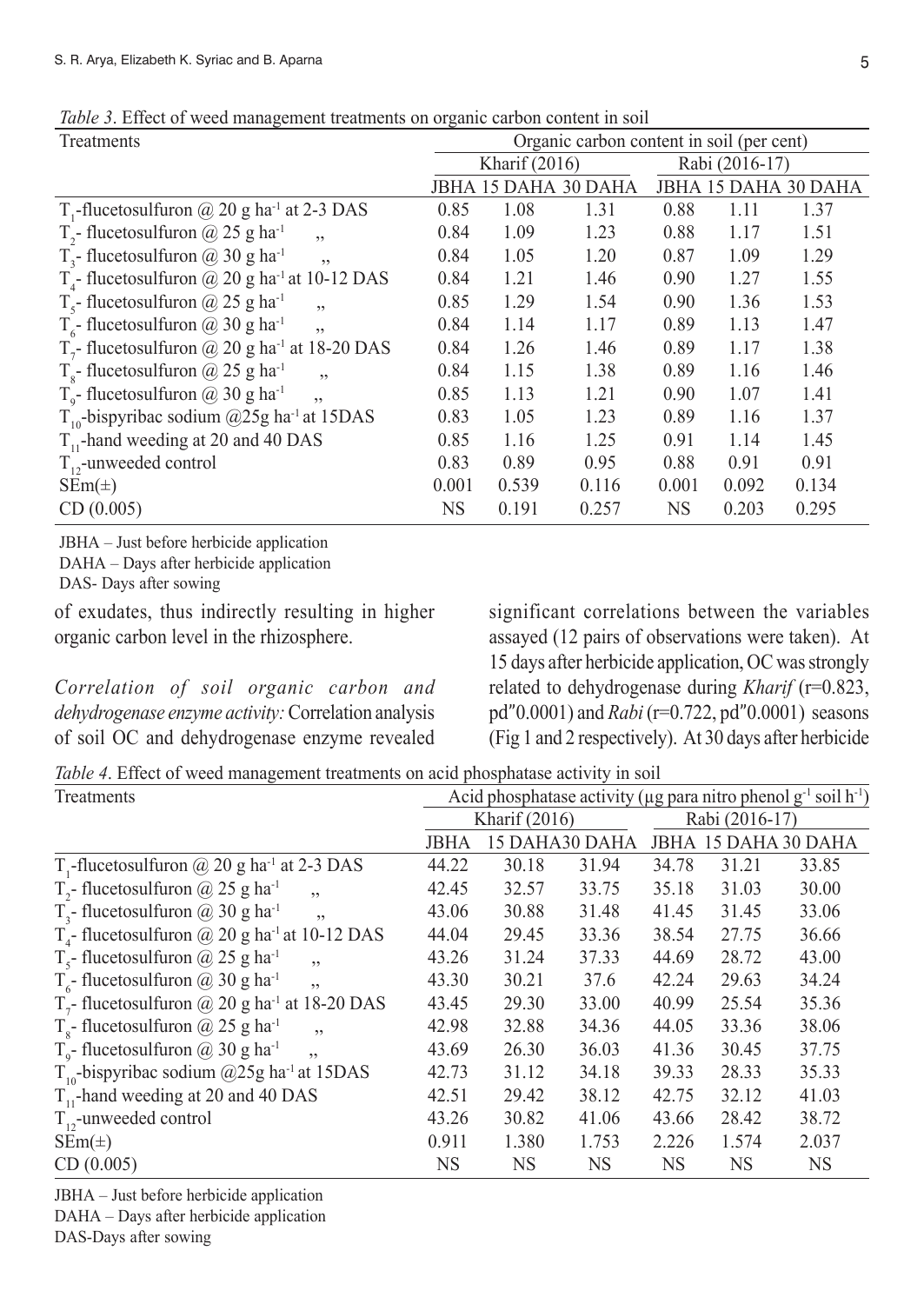

*Figure 1*. Correlation between dehydrogenase and organic carbon (OC) content of soil at 15 days after herbicide application (*Kharif* 2016)



*Figure 2*. Correlation between dehydrogenase and organic carbon (OC) content of soil at 15 days after herbicide application (*Rabi* 2016

application also, strong relation was found between OC and dehydrogenase enzyme activity during *Kharif* (r=0.765, pd"0.0001) and *Rabi* (r=0.820, pd"0.0001) seasons (Fig 3 and 4 respectively). Islam and Borthakur (2016) also reported that soil OC exhibited significant positive correlations with dehydrogenase activity.

*Acid phosphatase activity:* The critical evaluation of data (Table 4) on the effect of weed management practices on acid phosphatase activity revealed that weed management practices did not impart any significant influence on this soil enzyme at 15 and 30 days after herbicide application.

*Urease activity:* The close observation of data (Table 5) revealed that weed management practices could significantly influence the urease enzyme activity in soil at 15 and 30 days after herbicide application. The results revealed that herbicide application could increase the urease enzyme activity irrespective of



*Figure 3*. Correlation between dehydrogenase and organic carbon (OC) content of soil at 30 days after herbicide application (*Kharif* 2016)



*Figure* 4. Correlation between dehydrogenase and organic carbon (OC) content of soil at 30 days after herbicide application (*Rabi* 2016-17)

dose and time of application. Just before herbicide application, the enzyme activity was found to be non-significant during both the crop seasons. At 15 days after herbicide application during *Kharif* season, application of flucetosulfuron  $\omega$  25 g ha<sup>-1</sup> at 2-3 DAS recorded higher urease enzyme activity which was found to be on par with its application  $(a)$  20 and 30 g ha<sup>-1</sup> at 2-3 DAS, whereas during *Rabi* season, flucetosulfuron  $\omega$  20 g ha<sup>-1</sup> at 2-3 DAS recorded higher urease enzyme activity which was found to be on par with its application  $\omega$  25 and 30 g ha $^{-1}$  at 2-3 DAS and application of flucetosulfuron  $\omega$  20, 25 and 30 g ha<sup>-1</sup> at 18-20 DAS. At 30 days after herbicide application, during *Kharif* season, flucetosulfuron  $\omega$  25 g ha<sup>-1</sup> at 2-3 DAS recorded the highest urease enzyme activity, which was found to be on par with flucetosulfuron  $\omega$  20 and 30 g ha<sup>-1</sup> at 2-3 DAS and flucetosulfuron @ 20 g ha-1 at 18-20 DAS. During *Rabi* season, the highest urease enzyme activity was recorded by flucetosulfuron  $@$  20 g ha<sup>-1</sup> at 2-3 DAS and was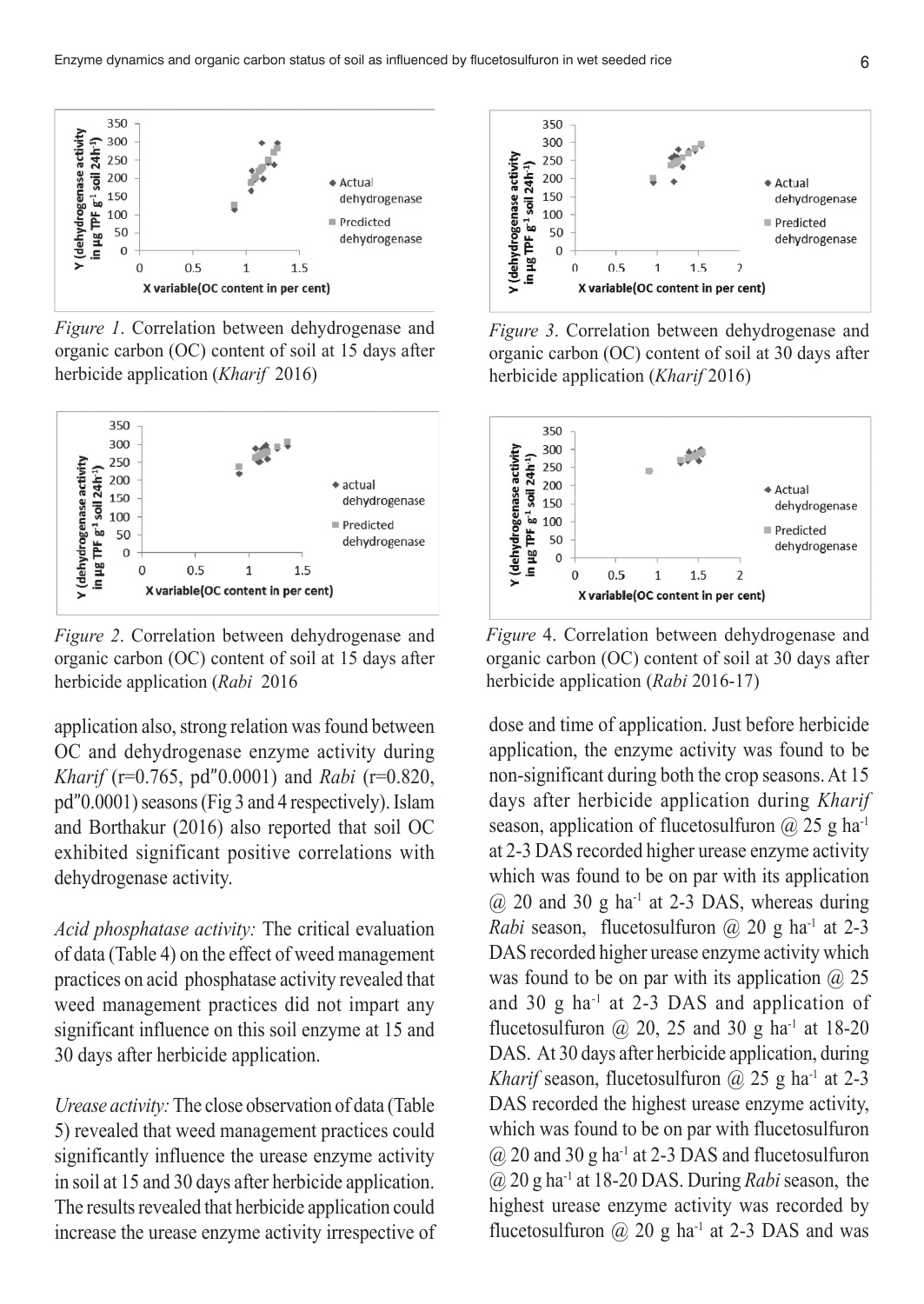| <u>2007 - 1211, 120 mars monogenem measurement en die de altres monographi</u> |                                                                     |                      |        |                |                      |        |  |
|--------------------------------------------------------------------------------|---------------------------------------------------------------------|----------------------|--------|----------------|----------------------|--------|--|
| Treatments                                                                     | Urease activity (µg urea hydrolysed $g^{-1}$ soil h <sup>-1</sup> ) |                      |        |                |                      |        |  |
|                                                                                | Kharif (2016)                                                       |                      |        | Rabi (2016-17) |                      |        |  |
|                                                                                |                                                                     | JBHA 15 DAHA 30 DAHA |        |                | JBHA 15 DAHA 30 DAHA |        |  |
| T <sub>1</sub> -flucetosulfuron $\omega$ 20 g ha <sup>-1</sup> at 2-3 DAS      | 116.18                                                              | 163.49               | 165.54 | 115.95         | 162.71               | 167.38 |  |
| T <sub>2</sub> - flucetosulfuron $\omega$ 25 g ha <sup>-1</sup><br>,           | 116.16                                                              | 164.60               | 166.54 | 116.56         | 160.55               | 165.38 |  |
| $T_{3}$ - flucetosulfuron @ 30 g ha <sup>-1</sup><br>$, \,$                    | 115.30                                                              | 163.49               | 165.60 | 115.79         | 159.60               | 165.10 |  |
| $T_{4}$ - flucetosulfuron @ 20 g ha <sup>-1</sup> at 10-12 DAS                 | 116.25                                                              | 151.11               | 162.10 | 115.29         | 149.77               | 163.49 |  |
| $T_s$ - flucetosulfuron @ 25 g ha <sup>-1</sup><br>, ,                         | 116.28                                                              | 151.00               | 161.99 | 117.18         | 150.55               | 163.55 |  |
| $T_{6}$ - flucetosulfuron @ 30 g ha <sup>-1</sup><br>, ,                       | 115.79                                                              | 150.11               | 161.10 | 116.73         | 149.94               | 162.82 |  |
| $T7$ - flucetosulfuron @ 20 g ha <sup>-1</sup> at 18-20 DAS                    | 116.15                                                              | 155.10               | 162.93 | 116.06         | 160.10               | 163.66 |  |
| $T_s$ - flucetosulfuron @ 25 g ha <sup>-1</sup><br>$\overline{\phantom{a}}$    | 115.96                                                              | 160.66               | 160.77 | 117.56         | 158.55               | 163.38 |  |
| $T_{o}$ - flucetosulfuron @ 30 g ha <sup>-1</sup><br>, ,                       | 114.63                                                              | 155.33               | 161.66 | 116.79         | 157.27               | 162.10 |  |
| $T_{10}$ -bispyribac sodium @ 25g ha <sup>-1</sup> at 15 DAS                   | 115.93                                                              | 147.50               | 153.11 | 115.90         | 137.06               | 158.05 |  |
| $T_{11}$ -hand weeding at 20 and 40 DAS                                        | 115.74                                                              | 126.73               | 151.33 | 114.90         | 127.28               | 154.44 |  |
| $T_{12}$ -unweeded control                                                     | 116.49                                                              | 115.84               | 150.11 | 114.23         | 117.95               | 152.99 |  |
| $SEm(\pm)$                                                                     | 1.226                                                               | 0.915                | 1.288  | 0.608          | 3.210                | 0.767  |  |
| CD(0.005)                                                                      | <b>NS</b>                                                           | 2.847                | 4.008  | <b>NS</b>      | 9.988                | 2.387  |  |
|                                                                                |                                                                     |                      |        |                |                      |        |  |

*Table 5*. Effect of weed management treatments on urease activity in soil

JBHA – Just before herbicide application DAHA – Days after herbicide application DAS-Days after sowing

found to be on par with its application  $(a)$  25 and 30 g ha-1 at 2-3 DAS. Hand weeding twice and unweeded control recorded lower urease enzyme activity at 15 and 30 days after herbicide application, during both the seasons, indicating the favorable effect of herbicide application on urease activity. During *Kharif*, at 15 DAS the best treatment  $(T_2)$ recorded 29.62 and 23.01 per cent improvement as compared to unweeded and hand weeded control, while at 30 DAS percentage improvement in urease activity was 9.87 and 9.13 per cent compared to unweeded and hand weeded control respectively. However, during *Rabi,* at 15 DAS the percentage increase in urease activity was 27.51 and 21.77 per cent respectively, whereas at 30 DAS, 8.60 and 7.73 per cent increase was recorded respectively as compared to unweeded and hand weeded control in the case of  $T_1$ , which recorded the highest urease activity at both stages of sampling. This is in agreement with the findings of Baboo et al. (2013) and Tomkiel et al. (2014) who reported enhanced urease activity in herbicide applied soil. Sherene (2017) also reported enhanced urease activity after herbicide application and opined that none of the herbicides had any negative effect on urea hydrolysis even at tenfold increase in the concentration of the herbicide.

Similar result was observed with respect to grain yield (Table 2) also, with herbicide application at 10-12 and 18-20 DAS registering higher grain yield compared to that at 2-3 DAS, irrespective of dose of herbicide used. During *Kharif,* the highest grain yield  $(8.10 \text{ t} \text{ ha}^{-1})$  was recorded by flucetosulfuron  $(a)$  25 g ha<sup>-1</sup> at 10-12 DAS which was found to be on par with hand weeding at 20 and 40 DAS. The treatments, flucetosulfuron  $(a)$  30 g ha<sup>-1</sup> at 10-12 DAS, flucetosulfuron  $\omega$  20 g ha<sup>-1</sup> at 18-20 DAS and flucetosulfuron  $\omega$  20 g ha<sup>-1</sup> at 10-12 DAS were found to be on par with hand weeding twice. However, during *Rabi*, flucetosulfuron @ 20 g ha-<sup>1</sup> at 10-12 DAS recorded the highest grain yield  $(8.94 \text{ tha}^{-1})$  and was on par with flucetosulfuron  $\omega$ 25 and 30 g ha<sup>-1</sup> at 10-12 DAS, flucetosulfuron  $(a)$ 30 g ha-1 at 18-20 DAS and hand weeding at 20 and 40 DAS. This implies that enhanced enzyme activity in the soil may also have contributed to higher grain yield.